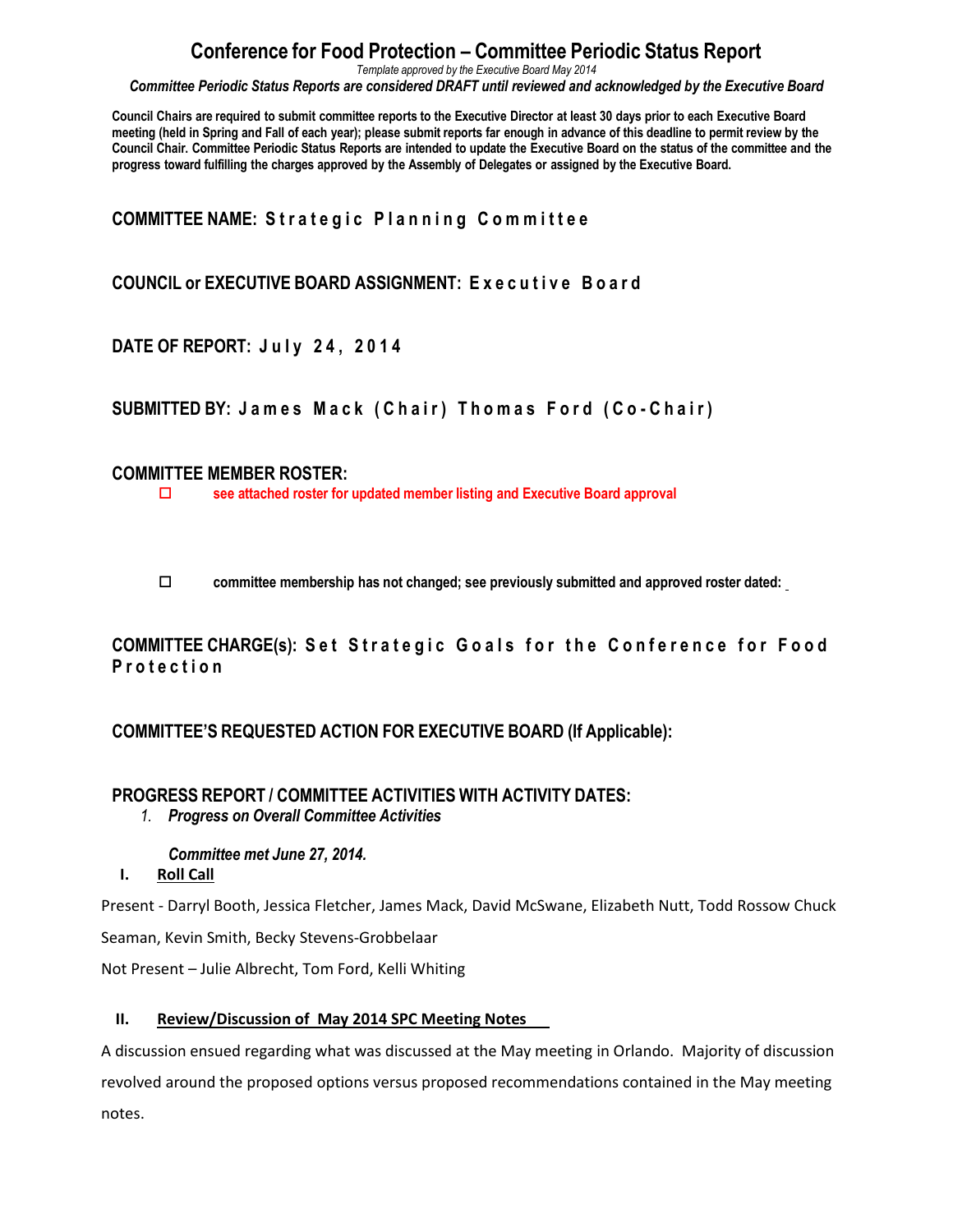#### **Conference for Food Protection – Committee Periodic Status Report** *Template approved by the Executive Board May 2014 Committee Periodic Status Reports are considered DRAFT until reviewed and acknowledged by the Executive Board*

#### **III. Additions to Notes**

Added re-wording from proposed recommendation to proposed options. Other possible options are a Sunday – Thursday format and a shorten format to be chosen later.

Motion by Kevin Smith to change options for the format to Monday – Friday with committees meeting on Monday and Assembly of Delegates on Friday. Jessica Fletcher seconded. Motion passed unanimously. Motion by Todd Rossow to accept the meeting notes as amended. Seconded by Chuck Seaman. Motion passed unanimously. Additional motion by Kevin to thank Dr. Neal's group and see if they would be willing to conduct the survey at the beginning of 2015 with the idea that the information obtained might be used at a later date but it would not prevent possible conference schedule changes in 2018. Jessica seconded the motion. Motion passed unanimously.

#### **IV. New SPC Members Kellie Whiting & Darryl Booth**

Darryl introduced himself to the group and all members present introduced themselves to Darryl.

#### **V. New Members Surveys Feedback & Discussion**

The group felt the Navigator program was successful. Comments from SPC included up front work needed; navigator mentee improvement; connection throughout the conference with mentor; use of video to assist in orienting new members; Will form an ad hoc group from SPC to develop a process going forward. SPC is looking at the use of video on the website to help with the navigator project.

Discussion regarding whether the Navigator Program is a SPC function ensued. Motion to keep the navigator program with SPC made by Jessica seconded by Elizabeth. Motion passed with 7 aye, one vote abstaining.

#### **VI. Event Proposal Discussion**

Committee reviewed the document and a discussion ensued regarding the relevancy/timing of the project to SPC goal of reviewing/revising the format for the CFP. Despite trepidation relating to the relevancy/timing of the project, many members felt the project has merit but not now. Motion to not pursue the project because of time limitation made by Elizabeth Nutt, seconded by Kevin Smith. Motion passed with 6 aye vote, 1 nay and 1 abstaining vote. The SPC requested James contact Dr. Draper & Dr. Neal to inform them of the SPC decision. James indicated he would but that he will like Elizabeth Nutt and Thomas Ford to be involved in the conversation.

VII. Next Meeting – August 6, 2014.

Strategic Planning Committee Meeting, August 6, 2014

#### I. Roll Call

Attended by James Mack, Tom Ford, Chuck Seaman, Kevin Smith, Becky Stevens, Kelly Whiting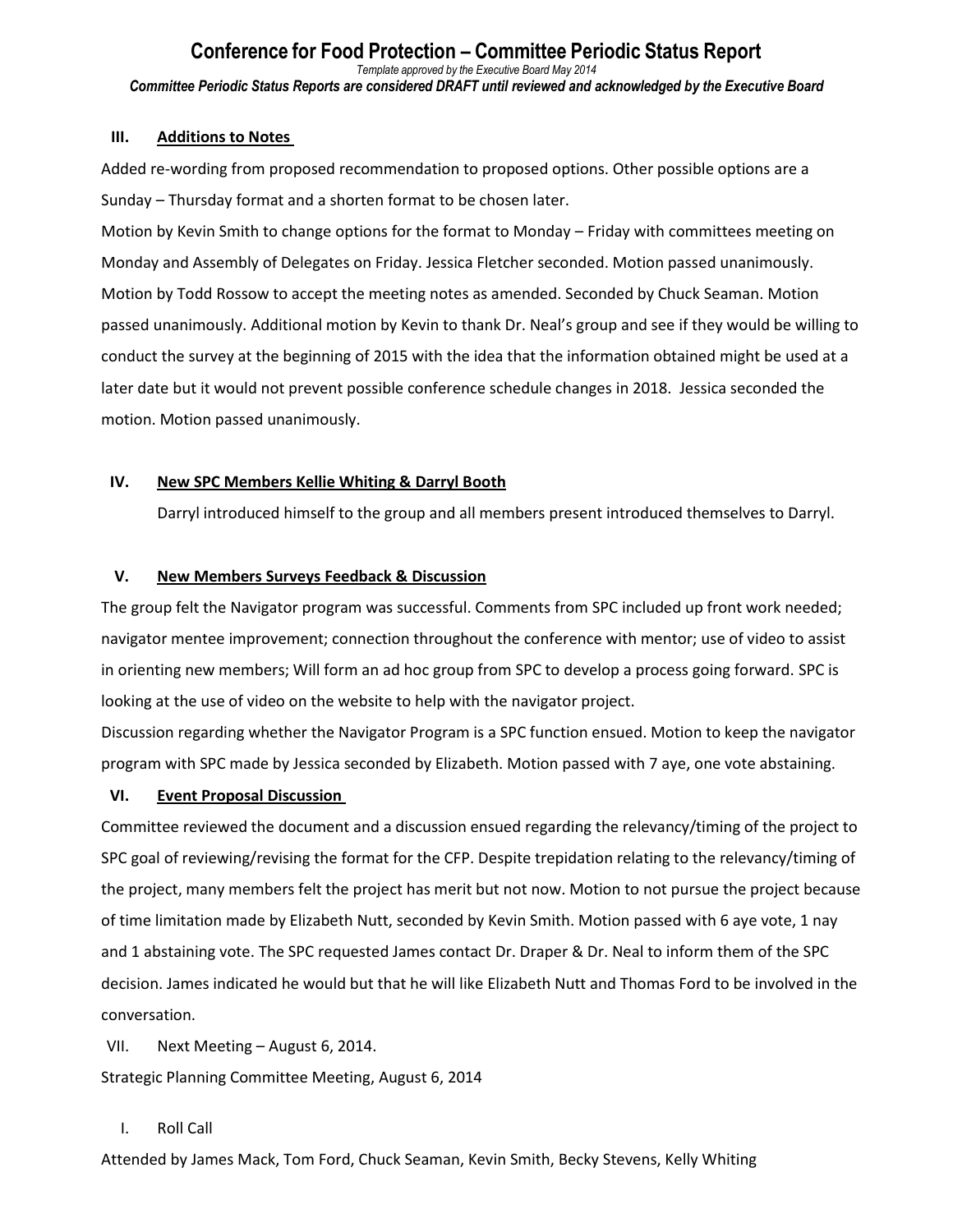*Template approved by the Executive Board May 2014*

*Committee Periodic Status Reports are considered DRAFT until reviewed and acknowledged by the Executive Board*

II. Review/Discussion of June 2014 Meeting Notes Committee Notes opened and discussed. Notes were motioned as accepted by Chuck and seconded by Becky Additions/Subtraction to Committee Meeting Notes None

#### III. Old Business

a. Event Proposal Discussion (Committee)

James summarized the conference call held August 5 with James, Tom and Elizabeth concerning the survey proposal by Dr. Neal. James explained the need to have further discussion around content of the tool but also the need to postpone the proposal due to the long lead time required for such a survey to actually be able to be tied to a particular CFP.

Motion to take approach of discussing further with Drs. Neal and Draper 2016 and implement 2020 was made. Motion proposed and seconded by Chuck and Tom

b. SWOT Analysis – Short Term & Long Term Process

Discussion began by reviewing the SWOT notes submitted by James. Discussion evolved about how the SWOT process might proceed:

James proposed creating an ad hoc committee from the SPC to take this analysis to completion. Chuck and Becky volunteered, and James and Tom would fill out the Ad Hoc committee.

James suggested that the SWOT analysis would drive the creation of a Strategic plan that the SPC would submit to the CFP board. Becky asked for clarification about the goal of the analysis, would the goal be to address items such as identify improvements needed, or increase attendance, etc. James explained using tools, such as the survey proposed by Dr. Neal, and additional outreach efforts such as the new attendee program begun at the 2014 CFP were examples of the goal and potential end results.

The group discussion that followed lead to the suggestion of making a time line and milestone approach to the project and have James present to the board for their review and support of the approach.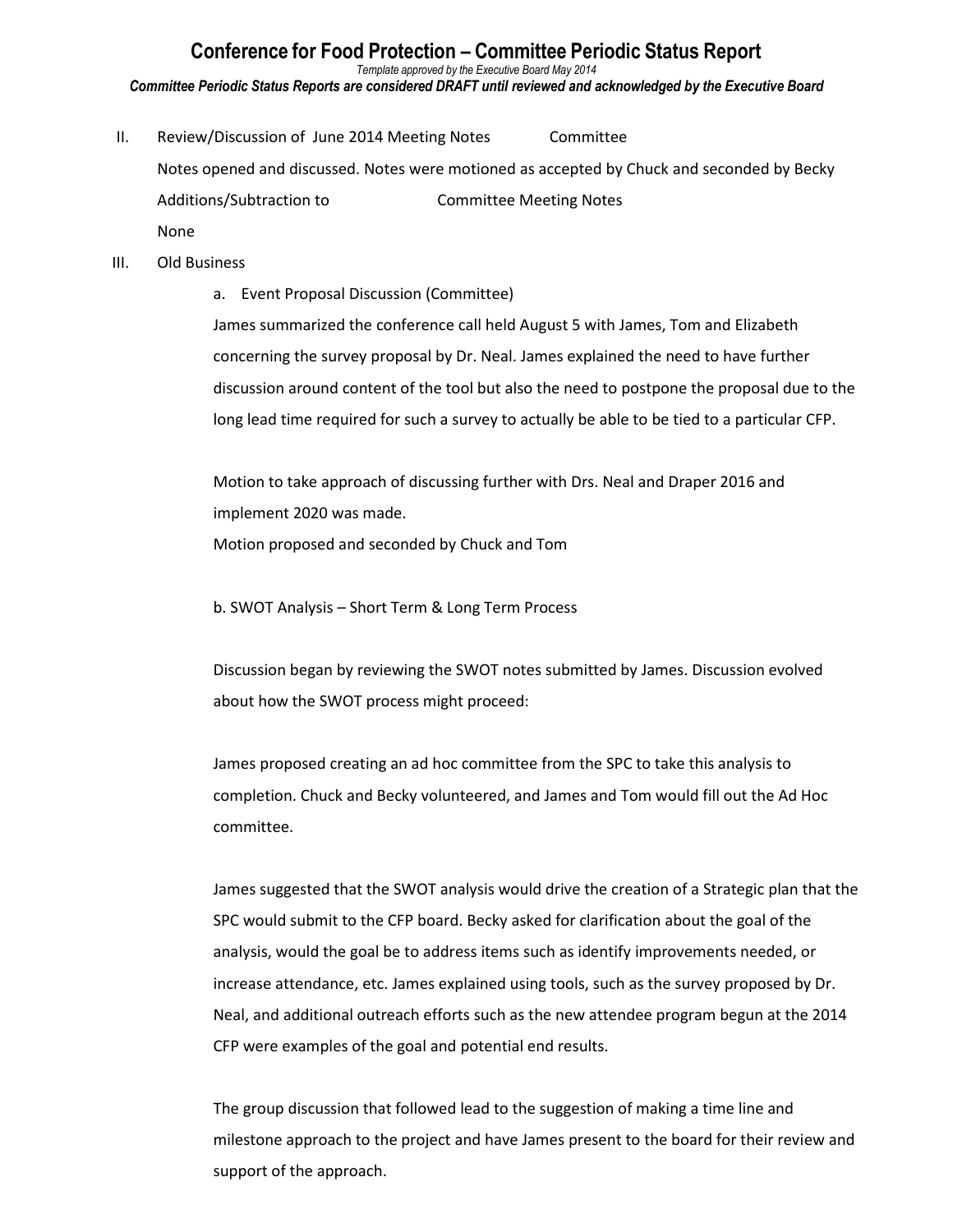*Template approved by the Executive Board May 2014 Committee Periodic Status Reports are considered DRAFT until reviewed and acknowledged by the Executive Board*

> The time line suggested was to begin the project now with the creation of the ad hoc committee, the committee conducts the SWOT analysis using the SPC survey, but also considering other sources of information such as member and board input and impressions. The Ad hoc committee would present the analysis to the complete SPC for their review and acceptance. The SPC would then begin the task of using the SWOT report to create the strategic plan for the CFP. The goal would be to submit the Strategic Plan to the board by the 2016 conference.

> Kevin asked that the Strategic plan component be further clarified as to root causes that may drive what actions the SPC and SP may request.

Becky stressed the need to understand the effort and work that needs to move from the SWOT exercise to a strategic plan and the need to be concerned and understand that. Kevin asked if there should be a focused list of issues to keep the project manageable. Kelly talked about need to address the financial and also attrition of experienced members and ability/desire of gaining new attendees that are willing to fill in.

The formation of the AD Hoc committee, the idea of the timeline/milestone approach for the project and the suggestion that James present this concept to the board and the next meeting was motioned and seconded by Becky and Kevin.

#### IV. New Business

a. Navigator Program (Elizabeth & Jennifer)

Tabled since Jennifer and Elizabeth were not in attendance

#### V. Open Forum

Opened for discussion, no comments

VI. Next Meetings (need to decide on meeting schedule to include frequency from now until CFP 2016). Discussed keeping the every other month cycle and it was agreed to keep this cycle and use doodle survey tool to set exact dates/times. Tentative dates for the next two meeting therefore would be in October and December.